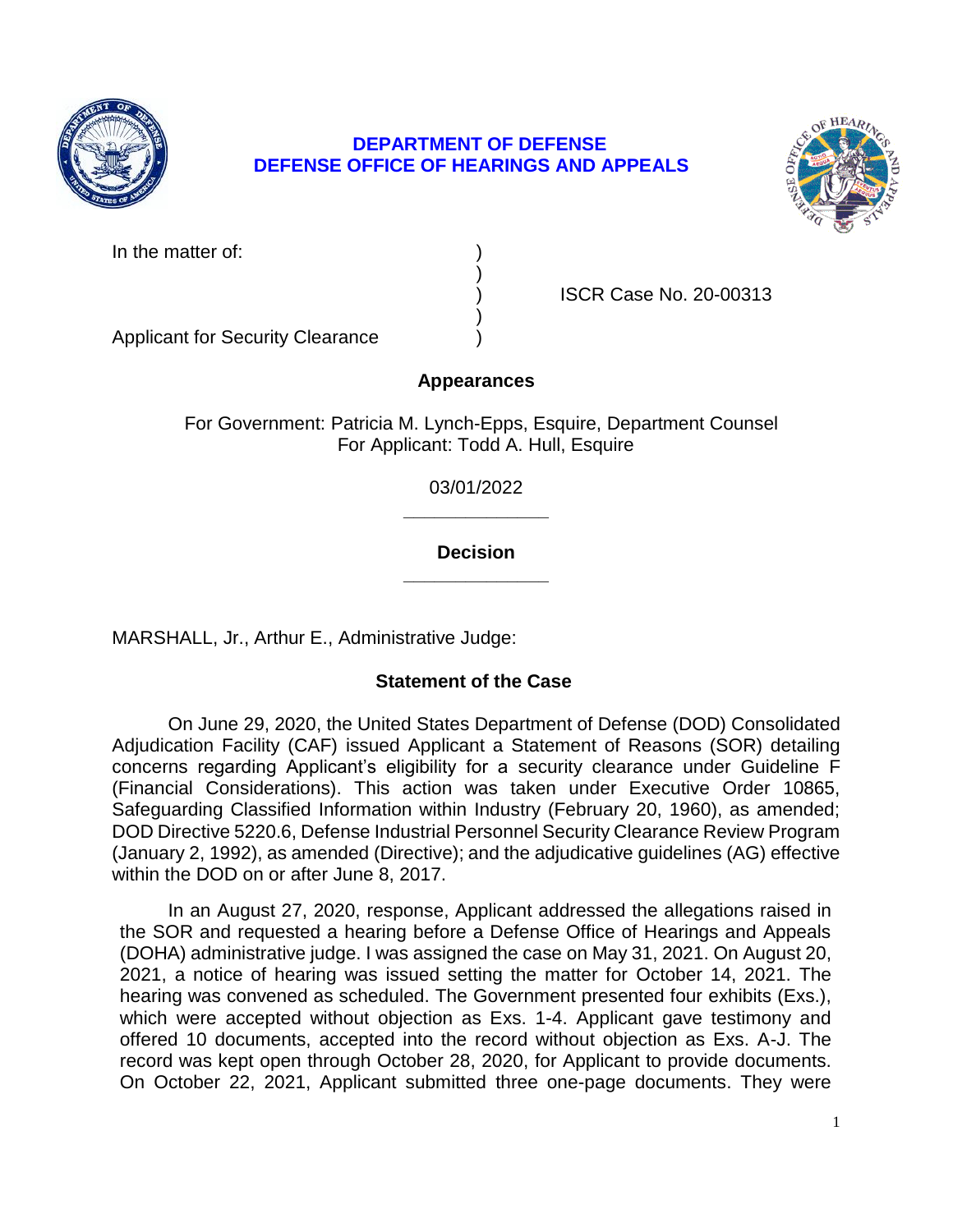accepted collectively as Ex. K without objection. The record was then closed. Based on the record as a whole, I find Applicant mitigated the concerns raised.

## **Findings of Fact**

 Applicant is a 51-year-old software developer who recently started working at his present place of employment. He earns approximately \$160,000 a year. He is a well-rated employee and a highly respected worker. (Exs. I-J). Applicant takes the responsibilities related to his work and his security clearance, which he has maintained without incident for 23 years, very seriously. (Tr. 21) Applicant is nearing completion of an undergraduate degree in political science. He is married. He has a teenage child who excels as a gifted student.

 Applicant has received financial counseling and retained a qualified tax professional to handle both his future tax returns and related matters. (Tr. 15, 29-30) He believes he now possesses "financial literacy." (Tr. 30) At issue are:

- - Applicant's failure to timely file federal and state income tax returns for tax years 2012-2018 (SOR allegations a-b);
- Applicant's failure to pay delinquent federal taxes for tax years 2013, 2014, and 2015 (\$13,120) and delinquent state taxes for tax years 2013, 2015, and 2016 (\$5,972) (SOR allegations c-d); and
- - Applicant's responsibility for the balance owed on a charged off account (\$40,100) (SOR allegation e).

 Attributing his tax issues and delinquent debt to a lapse in judgment and poor inter- spousal communication, Applicant noted his failings on his March 2019 eQIP and during an April 2019 interview, indicating that he was working on rectifying the situation. (Tr. 20, 27, 58-59; Exs. 1-2) Having maintained a security clearance for 23 years, he knew financial responsibility and honoring his tax obligations were required. He already had begun addressing his "mistake" by December 2018. (Tr. 60) He noted, "[I]t was a lapse retained a professional tax preparer to help him get his tax issues in order. Ultimately, he did not recoup refunds owed to him that were unrecoverable because they "were out of statutes of limitations. In satisfying all tax sums owed for the tax years at issue, however, of judgment. I should've filed and I didn't file." (Tr. 25) Applicant consulted a lawyer, then he thought the situation "would balance itself out. . . ." (Tr. 25)

The SOR was issued on June 29, 2020. Applicant's federal tax returns for tax years 2012-2015 were accepted by the appropriate tax authorities by late February and early March 2020. (Exs. B-C, K; Tr. 26, 33) He also filed his tax year 2016 federal return, with a refund issued in April 2020; federal tax returns for tax years 2017 and 2018 resulted in refunds in March 2020. (Ex. B; Tr. 26) Any owed federal taxes have been paid. (Tr. 37- 38; Ex. B, Ex. K)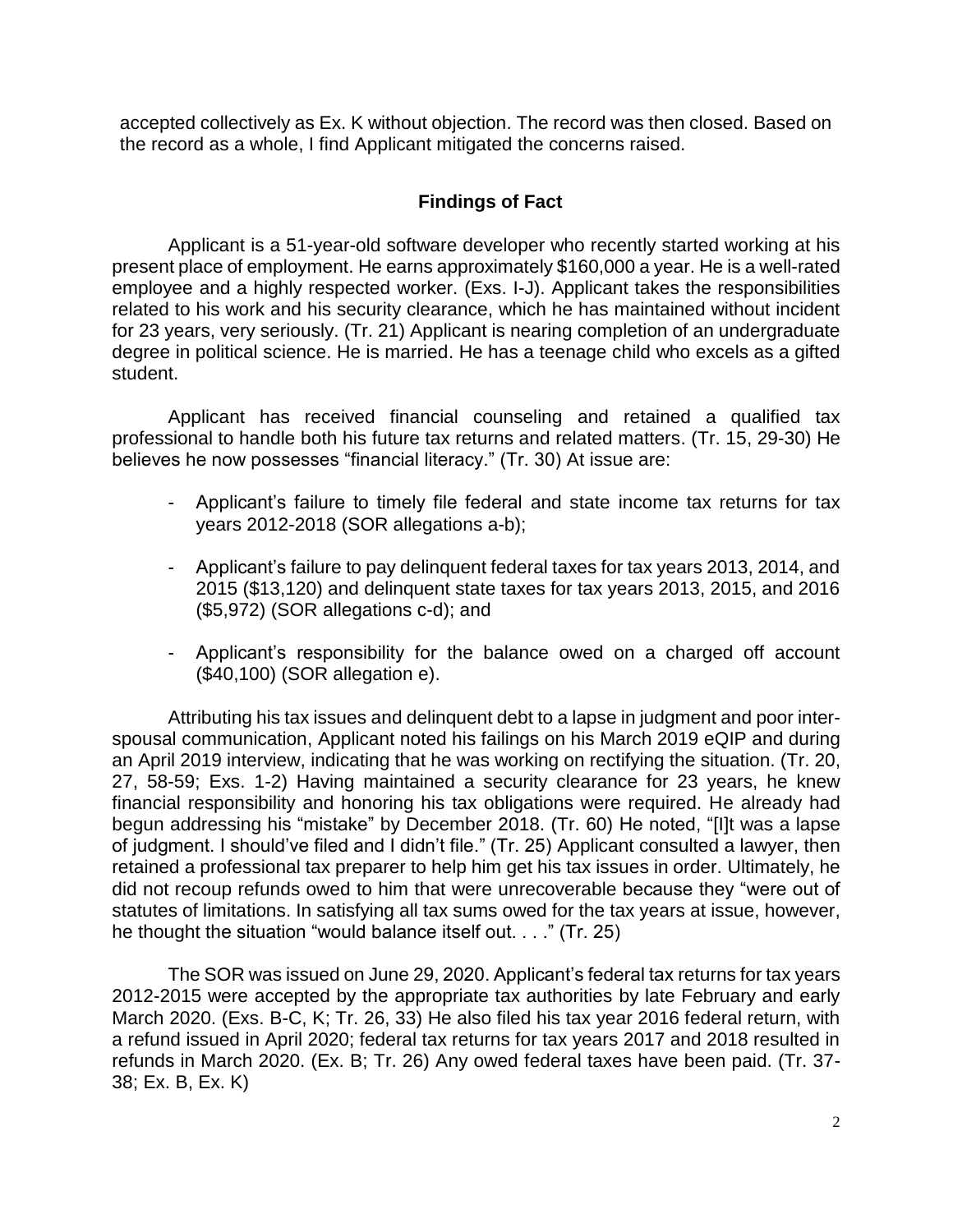Applicant has completed and submitted state tax returns for tax years 2017-2018, with refunds issued by mid-March 2020. (Ex. C; Tr. 31-32) State tax returns for 2014- 2015 also were accepted, but their processing was delayed due to Covid. The return for tax year 2014 was received in March 2020. (Ex. E) While the date of filing is unclear, Applicant paid state taxes for tax year 2015 in April 2020. (Ex. E, Ex. C) As of at least August 12, 2021, Applicant's state reflected his prior payment of taxes owed for tax years 2012, 2013, 2015, and 2016 (Ex. D, Ex. K; Tr. 33) Consequently, all state tax sums at issue have been paid. (Tr. 39; Exs. C-E)

 By February 2019, Applicant had discovered that a home equity loan for about \$40,100 might go into default because he had somehow been paying less than the full monthly amount owed, as well as miscommunications with his wife, he asserted claims against the lender. (Tr. 44; Ex. 2 at 6) The mounting problems with this account were discussed during his April 2019 interview. (Ex. 2) The loan was ultimately defaulted and turned over to a law firm. Applicant worked with the law firm and agreed to initially pay \$1,200 a month toward the loan balance. (Tr. 41) The law firm eventually reduced to \$869 and instituted a settlement agreement indicating the settlement amount due was \$31,300.

 This settlement agreement was signed in mid-June 2020, and scheduled to end by the end of May 2023. (Ex. F) After 16 timely payments, some or more exceeding the \$869 a month agreed upon, the sum had been reduced to about \$17,153 by September 2021. (Tr. 43; Ex. G) Applicant has continued to make timely payments toward the goal of satisfying the obligation. (Tr. 43)

 Today, Applicant and his wife now work in concert to make sure all financial issues are in order. He drives a 12-year-old car, which he bought used and for which he since has paid in full. (Tr. 74) His wife also drives a used car. Applicant maintains a retirement savings account. He has not been on vacation in years. No longer relying on a commercial tax preparation computer program, he now relies on his new professional tax preparer. Applicant's family lives within their means. Applicant's home has significantly increased in value in the past few years. He is up to date with his federal and state tax return filings.

#### **Policies**

 "[N]o one has a 'right' to a security clearance." *Department of the Navy v. Egan*, 484 U.S. 518, 528 (1988). As Commander in Chief, the President has the authority to "control access to information bearing on national security and to determine whether an individual is sufficiently trustworthy to have access to such information." *Id.* at 527. The President has authorized the Secretary of Defense or his designee to grant applicants eligibility for access to classified information "only upon a finding that it is clearly consistent with the national interest to do so." Exec. Or. 10865 § 2.

 National security eligibility is predicated upon the applicant meeting the criteria contained in the adjudicative guidelines. These guidelines are not inflexible rules of law. Instead, recognizing the complexities of human behavior, an administrative judge applies these guidelines in conjunction with an evaluation of the whole person. An administrative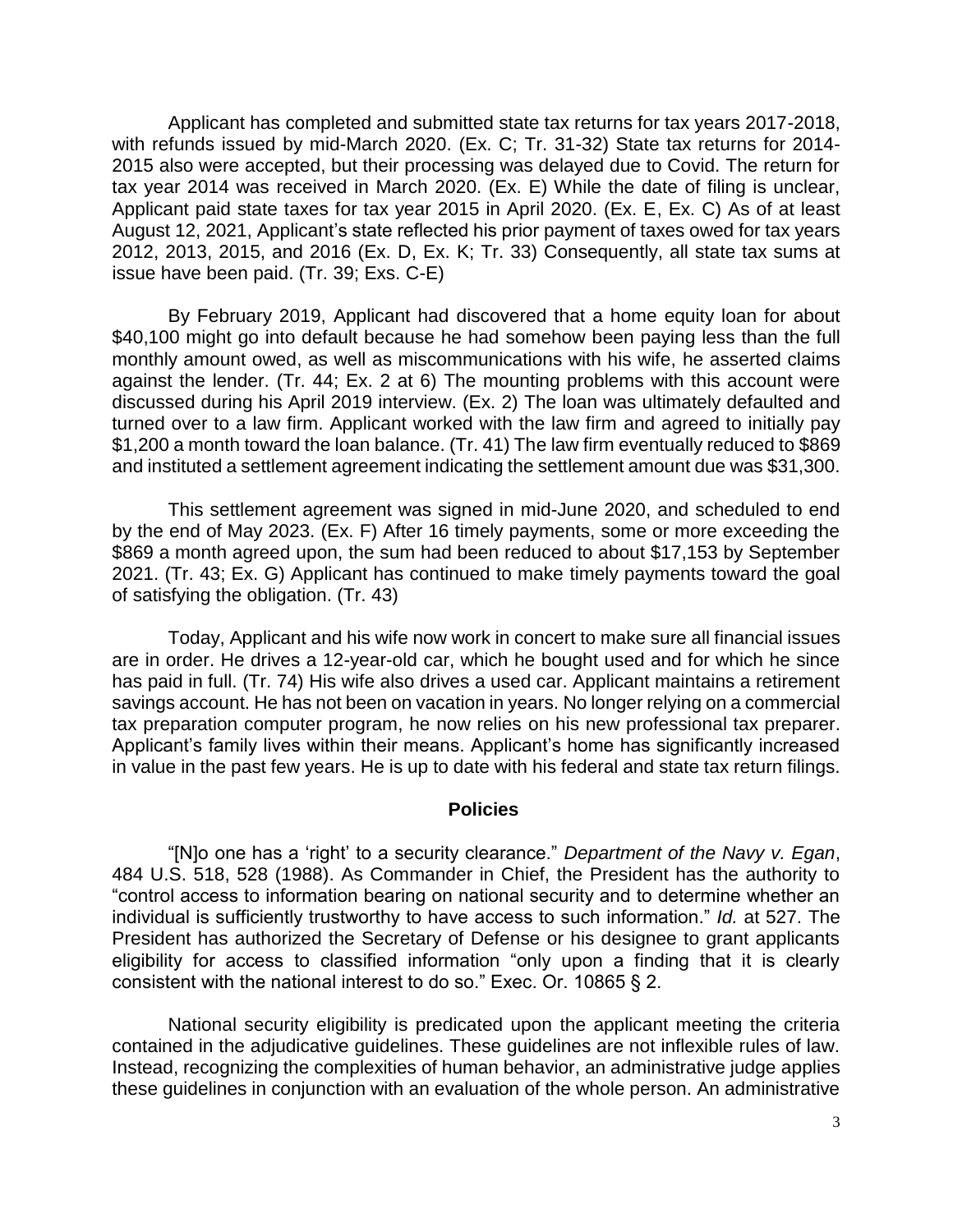administrative judge must consider a person's stability, trustworthiness, reliability, discretion, character, honesty, and judgment. AG ¶ 1(b). judge's overarching adjudicative goal is a fair, impartial, and commonsense decision. An

 The Government reposes a high degree of trust and confidence in persons with access to classified information. This relationship transcends normal duty hours and endures throughout off-duty hours. Decisions include, by necessity, consideration of the possible risk that the applicant may deliberately or inadvertently fail to safeguard classified information. Such decisions entail a certain degree of legally permissible extrapolation about potential, rather than actual, risk of compromise of classified information.

 Clearance decisions must be made "in terms of the national interest and shall in no sense be a determination as to the loyalty of the applicant concerned." Exec. Or. 10865 § 7. Thus, a decision to deny a security clearance is merely an indication the applicant has not met the strict guidelines the President and the Secretary of Defense have established for issuing a clearance.

 Initially, the Government must establish, by substantial evidence, conditions in the personal or professional history of the applicant that may disqualify the applicant from being eligible for access to classified information. The Government has the burden of establishing controverted facts alleged in the SOR. *Egan*, 484 U.S. at 531. "Substantial evidence" is "more than a scintilla but less than a preponderance." *See v. Washington Metro. Area Transit Auth.*, 36 F.3d 375, 380 (4th Cir. 1994). The guidelines presume a nexus or rational connection between proven conduct under any of the criteria listed therein and an applicant's security suitability. *See, e.g.,* ISCR Case No. 12-01295 at 3 (App. Bd. Jan. 20, 2015).

 Once the Government establishes a disqualifying condition by substantial evidence, the burden shifts to the applicant to rebut, explain, extenuate, or mitigate the facts. Directive ¶ E3.1.15. An applicant has the burden of proving a mitigating condition, and the burden of disproving it never shifts to the Government. *See, e.g.,* ISCR Case No. 02-31154 at 5 (App. Bd. Sep. 22, 2005).

An applicant "has the ultimate burden of demonstrating that it is clearly consistent with the national interest to grant or continue his security clearance." ISCR Case No. 01- 20700 at 3 (App. Bd. Dec. 19, 2002). "[S]ecurity clearance determinations should err, if they must, on the side of denials." *Egan*, 484 U.S. at 531; *see,* AG ¶ 1(d).

#### **Analysis**

### **GUIDELINE F – Financial Considerations**

Under Guideline F, AG ¶ 18 sets forth that the security concern under this guideline is that failure or inability to live within one's means, satisfy debts, and meet financial obligations may indicate poor self-control, lack of judgment, or unwillingness to abide by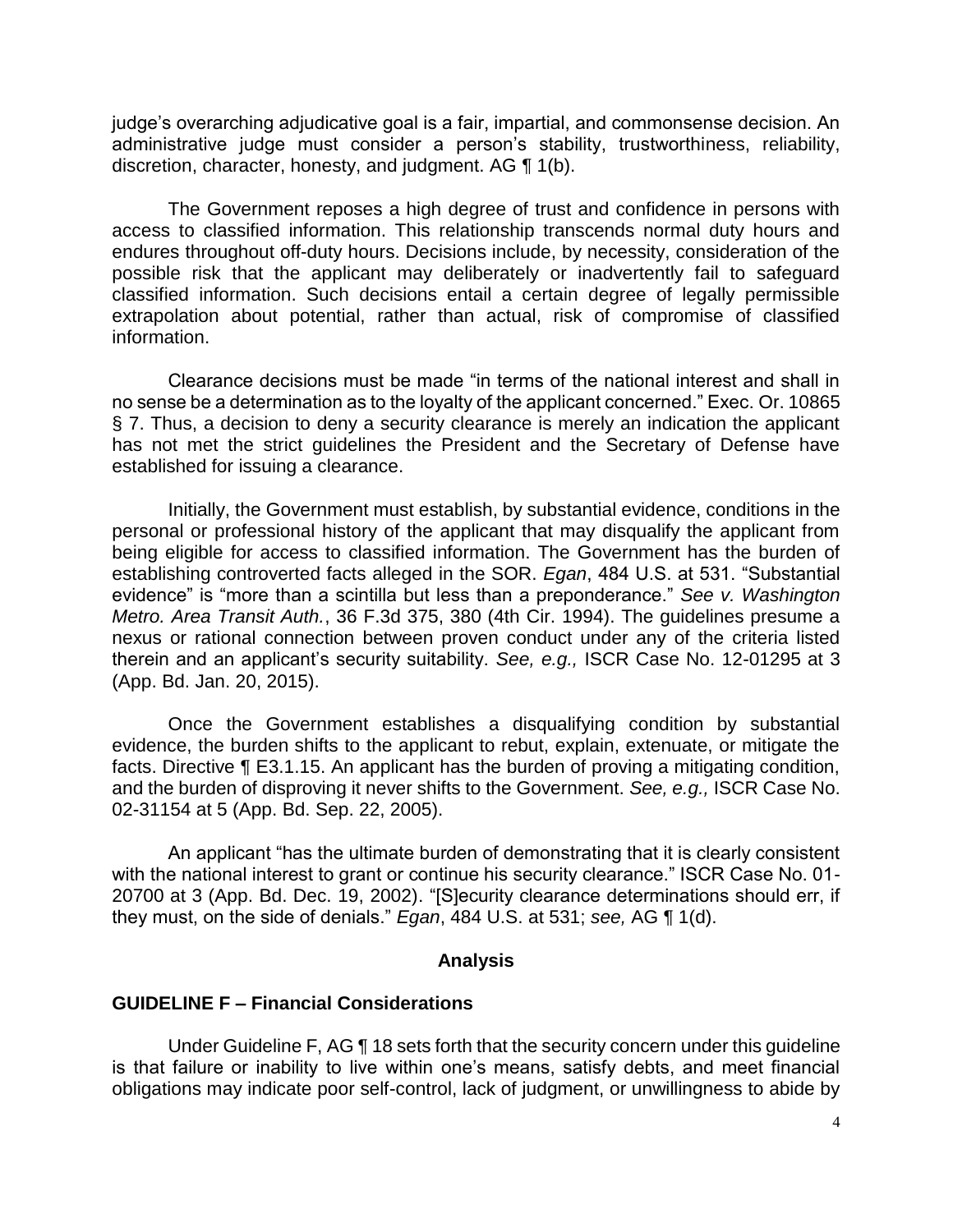rules and regulations. All of these factors can raise questions about an individual's reliability, trustworthiness, and ability to protect classified or sensitive information. Here, the Government offered documentary evidence reflecting that Applicant had failed to timely file state and federal tax returns for multiple years, failed to pay outstanding taxes owed, and had one delinquent account. This is sufficient to invoke financial considerations disqualifying conditions:

AG  $\P$  19(a): inability to satisfy debts;

AG ¶ 19(b): unwillingness to satisfy debts regardless of the ability to do so;

AG ¶ 19(c): a history of not meeting financial obligations, and

AG ¶ 19(f): failure to file or fraudulently filing annual federal, state, or local income tax returns or failure to pay annual federal, state, or local income tax as required

Under these facts, four conditions could mitigate related security concerns:

AG ¶ 20(a) the behavior happened so long ago, was so infrequent, or occurred under such circumstances that it is unlikely to recur and does not cast doubt on the individual's current reliability, trustworthiness, or good judgment;

AG ¶ 20(b) the conditions that resulted in the financial problem were largely beyond the person's control (*e.g*., loss of employment, a business clear victimization by predatory lending practices, or identity theft), and the downturn, unexpected medical emergency, a death, divorce or separation, individual acted responsibly under the circumstances;

AG ¶ 20(c) the individual has received or is receiving financial counseling for the problems from a legitimate and credible source, such as a non-profit credit counseling service, and there are clear indications that the problem is being resolved or under control;

AG ¶ 20(d) the individual initiated and is adhering to a good-faith effort to repay overdue creditors or otherwise resolve debts, and

AG  $\P$  20(g) the individual has made arrangements with the appropriate tax authority to file or pay the amount owed and is in compliance with those arrangements.

 While Applicant's delinquent debt is a relatively recent development, his failure to timely file multiple federal and state tax returns started several years ago. Unique circumstances did not cause these tax and financial issues, just a "mistake" and a "lapse of judgment." Consequently, neither AG ¶ 20(a) nor ¶ 20(b) applies.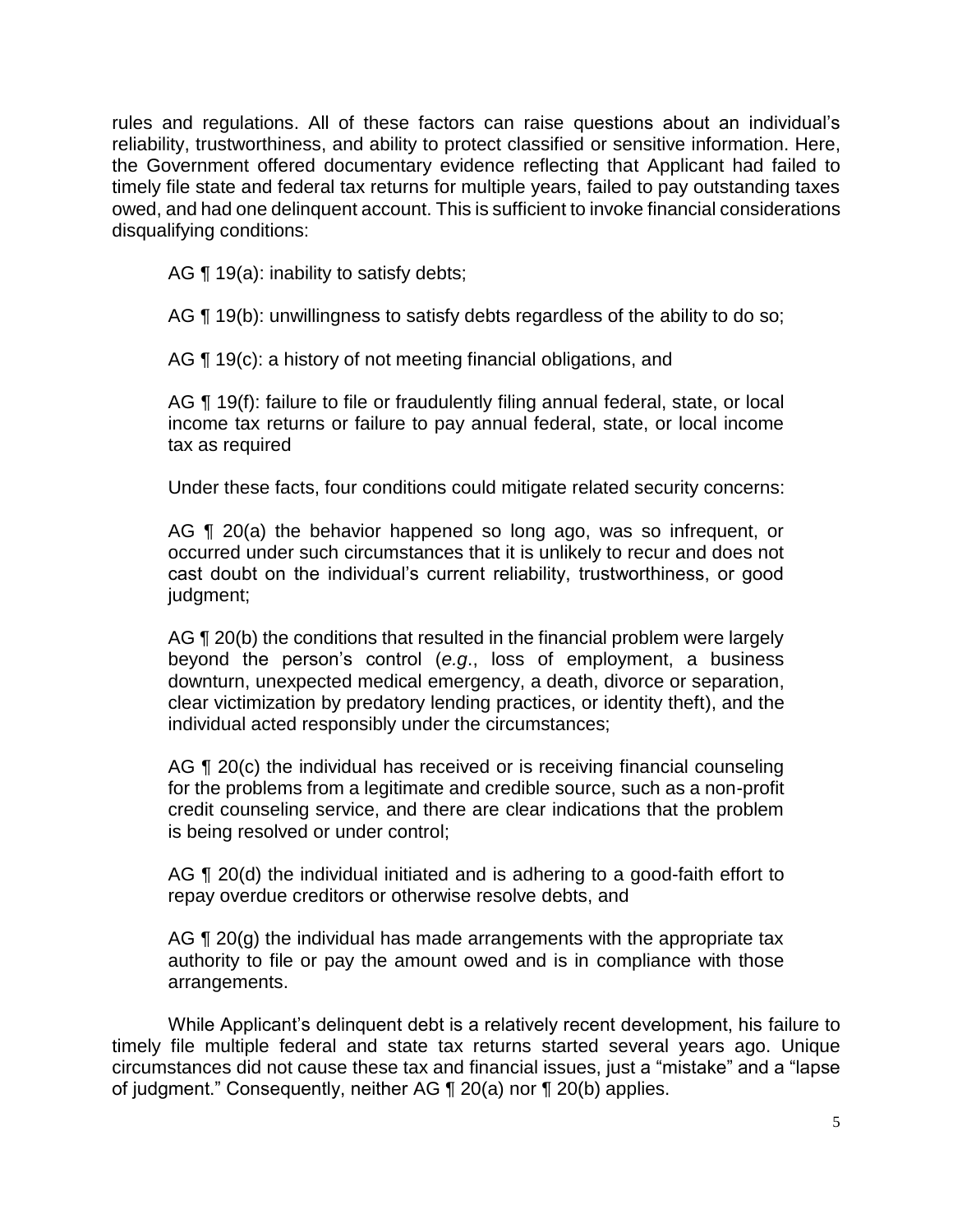Before Applicant completed his March 2019 eQIP, he had begun addressing his tax return filing issues, initially with a lawyer, then with a qualified tax professional. In the process, he received professional legal and financial counseling. He had also begun work addressing his home equity line issue. He was forthcoming about the tax issues on his March 2019 eQIP and both his tax and home equity loan situation during a follow-up interview in April 2019. By the time the SOR was issued on June 29, 2020, Applicant had filed all belated federal and state tax returns, paid all sums owed, and had made progress toward satisfying the payments due under his negotiated settlement agreement. Today, he continues to make regular and timely payments toward that debt's significantly reduced balance. There is little more for him to do. Under these facts, Applicant's successful, albeit belated, efforts raise AG  $\P$  20(c), AG  $\P$  20(d), and AG  $\P$  20(g).

 Even where tax and debt problems have been corrected and an applicant is motivated to prevent such problems in the future, the administrative judge is not precluded from considering an applicant's trustworthiness in light of longstanding prior behavior evidencing irresponsibility. *See e.g.*, ISCR Case No. 14-01984 at 5 (App. Bd. Aug. 2015). Moreover, the Appeal Board has long held that the failure to file tax returns suggests a problem with complying with well-established government rules and systems. *See e.g*., ISCR Case No. 14-04437 (App. Bd. Apr. 15, 2016). Furthermore, the Appeal Board has determined that the timing of corrective action is an appropriate factor to consider in applying AG ¶ 20(g). *See e.g*., ISCR Case No. 17-01382 at 4 (App. Bd. May 16, 2018) (citing ISCR Case No. 17-01807 at 3-4 (App. Bd. Mar. 7, 2018)).

 Here, Applicant successfully maintained a security clearance for nearly a quarter of a century without incident. He takes full responsibility for his failure to timely file tax returns for the years at issue and for his singular delinquent debt. In so doing, he acknowledged that he understood the financial responsibilities related to the maintenance of a security clearance. He showed, however, that he self-identified his tax issues when he completed his eQIP, he displayed candor and contrition in discussing both his tax- related corrective action and mounting debt issue during his investigative interview. He successfully had addressed all these issues before the SOR was issued.

 Finally, in reversing favorable clearance grants to applicants with tax issues by 16-01211 (App. Bd. May 30, 2018), the Appeal Board noted that applicants who only begin to address their delinquent tax returns *after* having been placed on notice that their clearance may be in jeopardy may not comply with laws, rules, and regulations when their immediate interests are not imperiled. This case law is considered here and incorporated DOHA judges in ISCR Case No. 17-01382 (App. Bd. May 16, 2018) and ISCR Case No. in my whole-person analysis, below.

 Here, this process was not what motivated Applicant to address his financial issues. The documentary evidence indicates that he was already addressing his then existent issues before he even completed his eQIP. He discussed his growing home equity loan issue with the investigator shortly thereafter. Under all these unique facts and circumstances, I find that the security concerns raised are mitigated.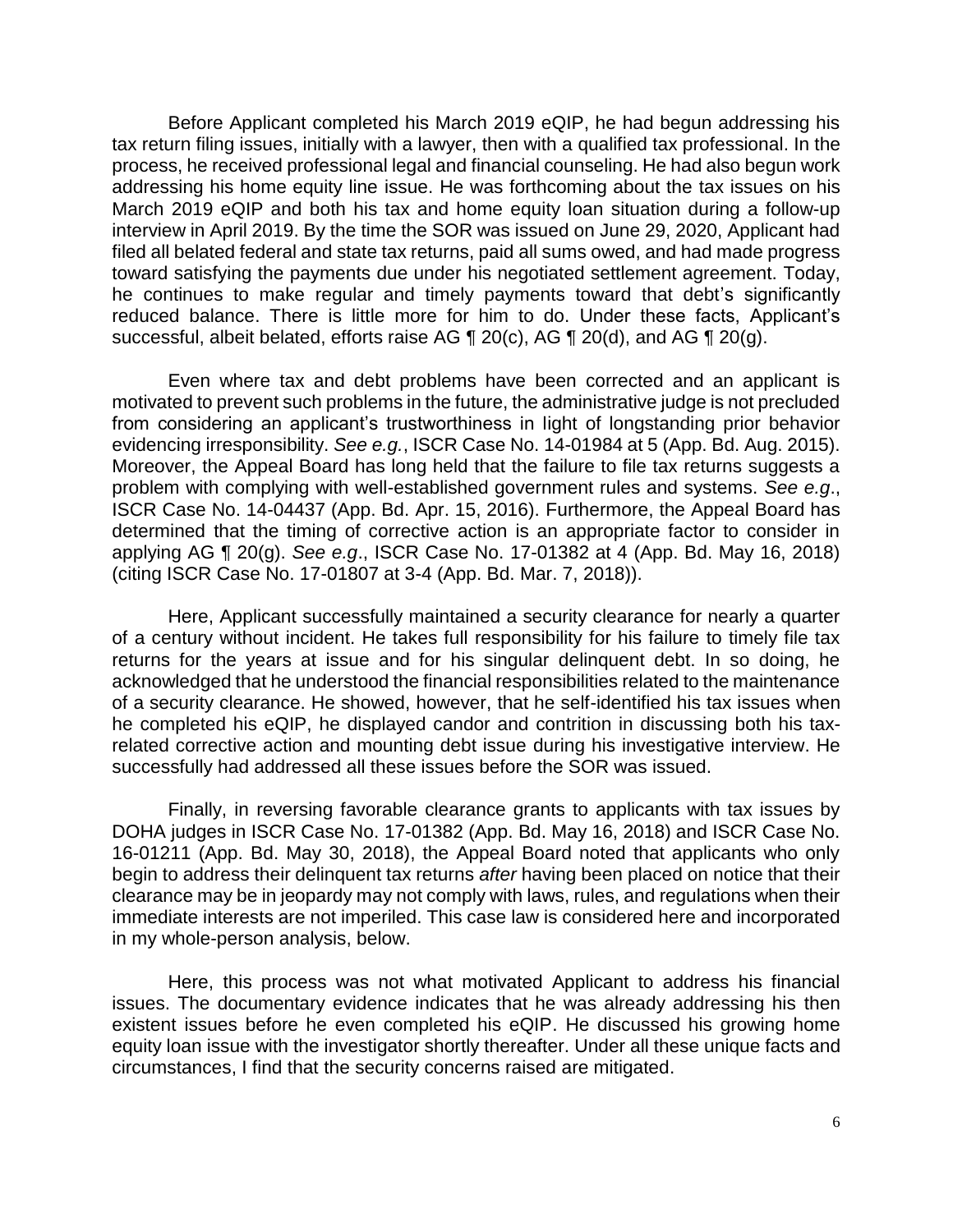### **Whole-Person Concept**

 Under the whole-person concept, an administrative judge must evaluate an applicant's eligibility for a security clearance by considering the totality of his conduct and all relevant circumstances. The administrative judge should consider the nine adjudicative process factors listed at AG ¶ 2(d). Here, I have considered those factors with regard to this case and this Applicant.

In addition, I am mindful that, under AG  $\P$  2(a), the ultimate determination of whether to grant eligibility for a security clearance must be an overall commonsense judgment based on careful consideration of the guidelines and the whole-person concept. My Guideline F analysis is incorporated in this whole-person analysis. Some factors in AG ¶ 2(d) were addressed under that guideline, but some warrant additional comment.

 The security clearance adjudication involves an evaluation of an applicant's judgment, reliability, and trustworthiness in light of the security guidelines in the Directive. *See* ISCR Case No. 09-02160 (App. Bd. Jun. 21, 2010). This Applicant successfully maintained a security clearance without adverse incident for nearly 25 years. There is no evidence and no suggestion he has ever had any finance or tax-related issues in the past.

 Applicant's situation is not in keeping with the rest of his past conduct. He is a highly respected and well-rated employee. He takes full responsibility for his issues, attributing them to mistake, a judgment lapse, and poor communication with his spouse. Applicant, however, successfully undertook corrective action and received appropriate counseling – legal and financial – regarding his taxes before this process was fully commenced. He kept investigators advised regarding his home equity loan situation as it arose.

 Since that time, Applicant has been completely candid about both his situation and the actions he has been taking. By the time the SOR was issued, all tax returns at issue had been filed and any tax sum balances paid, and his singular delinquent account was in regular repayment with its balance substantially reduced. I have no doubts or reservations regarding Applicant's continued success in honoring his debt and using paid professionals to assure compliance with the tax laws going forward. I find concerns related to financial considerations are mitigated.

## **Formal Findings**

 Formal findings for or against Applicant on the allegations set forth in the SOR, as required by section E3.1.25 of Enclosure 3 of the Directive, are:

| Paragraph 1, Guideline F: | <b>FOR APPLICANT</b> |
|---------------------------|----------------------|
| Subparagraphs 1.a-1.e:    | For Applicant        |